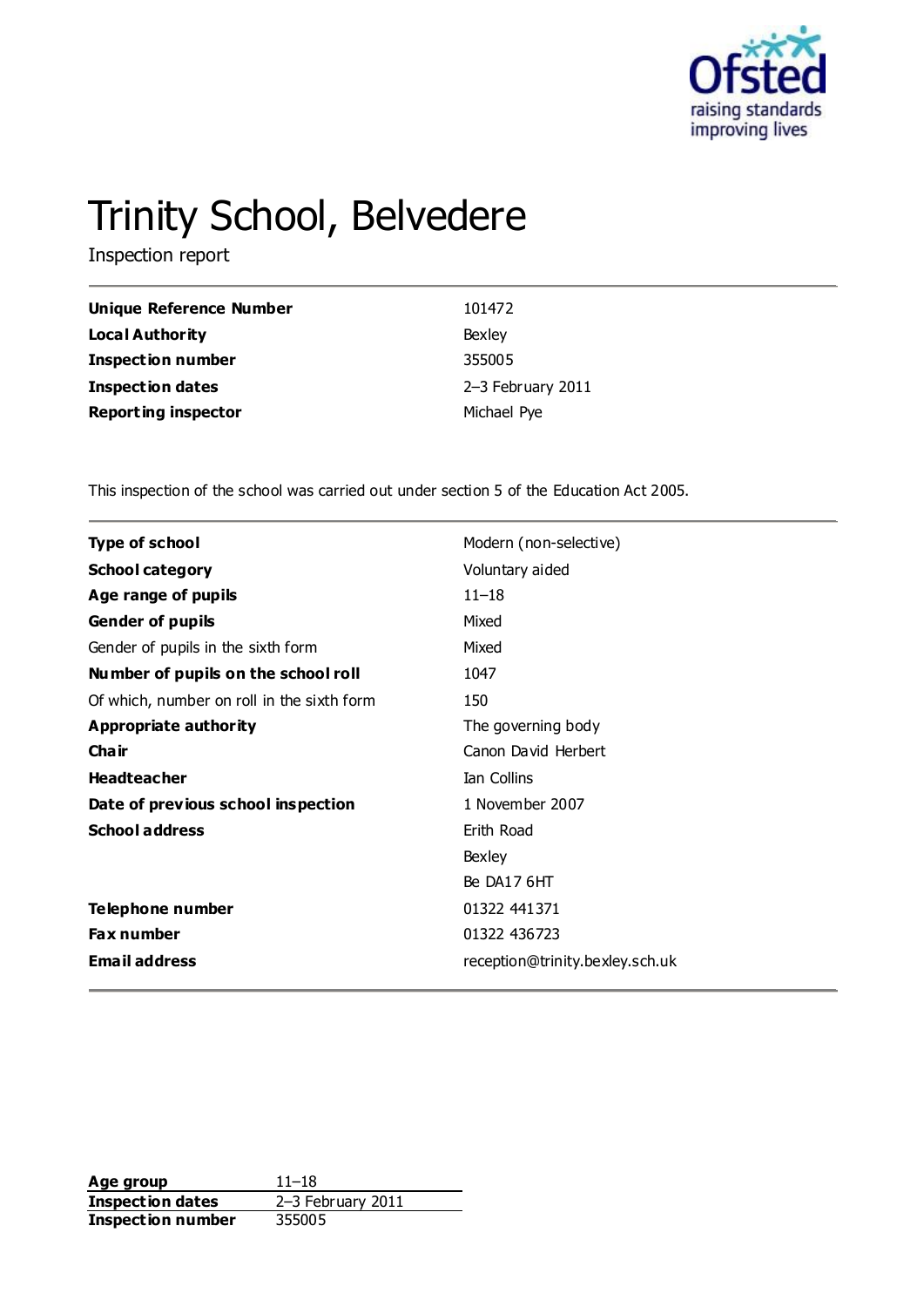The Office for Standards in Education, Children's Services and Skills (Ofsted) regulates and inspects to achieve excellence in the care of children and young people, and in education and skills for learners of all ages. It regulates and inspects childcare and children's social care, and inspects the Children and Family Court Advisory Support Service (Cafcass), schools, colleges, initial teacher training, work-based learning and skills training, adult and community learning, and education and training in prisons and other secure establishments. It assesses council children's services, and inspects services for looked after children, safeguarding and child protection.

Further copies of this report are obtainable from the school. Under the Education Act 2005, the school must provide a copy of this report free of charge to certain categories of people. A charge not exceeding the full cost of reproduction may be made for any other copies supplied.

If you would like a copy of this document in a different format, such as large print or Braille, please telephone 0300 123 4234, or email **[enquiries@ofsted.gov.uk](mailto:enquiries@ofsted.gov.uk)**.

You may copy all or parts of this document for non-commercial educational purposes, as long as you give details of the source and date of publication and do not alter the documentation in any way.

To receive regular email alerts about new publications, including survey reports and school inspection reports, please visit our website and go to 'Subscribe'.

Royal Exchange Buildings St Ann's Square Manchester M2 7LA T: 0300 123 4234 Textphone: 0161 618 8524 E: **[enquiries@ofsted.gov.uk](mailto:enquiries@ofsted.gov.uk)**

W: **[www.ofsted.gov.uk](http://www.ofsted.gov.uk/)**

© Crown copyright 2011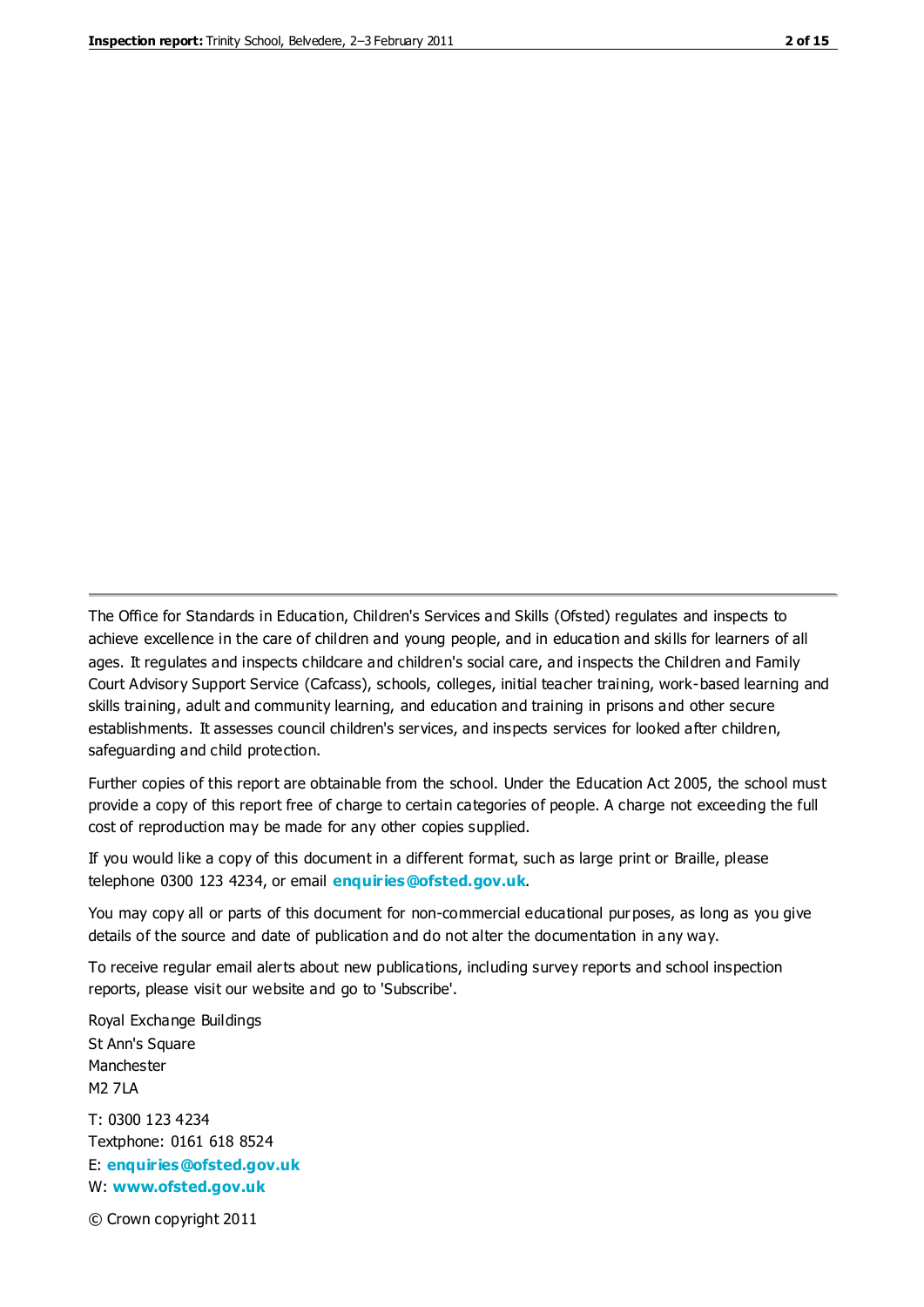# **Introduction**

This inspection was carried out by five additional inspectors. They observed 37 lessons, of which eight were in the sixth form. A total of 36 teachers were seen. Inspectors spoke to parents and carers and held meetings with members of the governing body, students and staff. The inspectors observed the school's work and looked at data relating to students' attainment and progress. The school's development plan, lesson and curriculum plans, governing body documentation and school policies and procedures, particularly those relating to the health and safety and safeguarding of students, were scrutinised. Inspectors also looked at completed questionnaires returned by students and staff, and those from 233 parents and carers.

The inspection team reviewed many aspects of the school's work. It looked in detail at a number of key areas.

- Whether the quality of teaching is good enough to ensure that students achieve well.
- The effectiveness of leaders and managers at all levels and their impact on improving students' progress.
- The extent to which the curriculum meets the various needs of students.
- Whether the partnership arrangements and specialist subjects are making a sufficient contribution to the progress and experiences of students.

# **Information about the school**

Students at this average-sized secondary school come from predominantly White British backgrounds. The proportion of students from minority ethnic groups is increasing and is above average. The next largest ethnic group is Black/Black African. The proportion of students entitled to free school meals is well below average. The percentage of students with special educational needs and/or disabilities is average, although the number of students with a statement of needs is above average. Many of these students with special educational needs and/or disabilities have specific learning difficulties or are on the autistic spectrum.

The school operates within a selective system where about a quarter of the pupils in the area attend grammar schools. The school has specialist college status in humanities and the visual arts. It has an embryonic sixth form partnership arrangement with three local secondary schools. These receive separate inspections.

It has several national awards, including Sports Mark and the International Schools awards.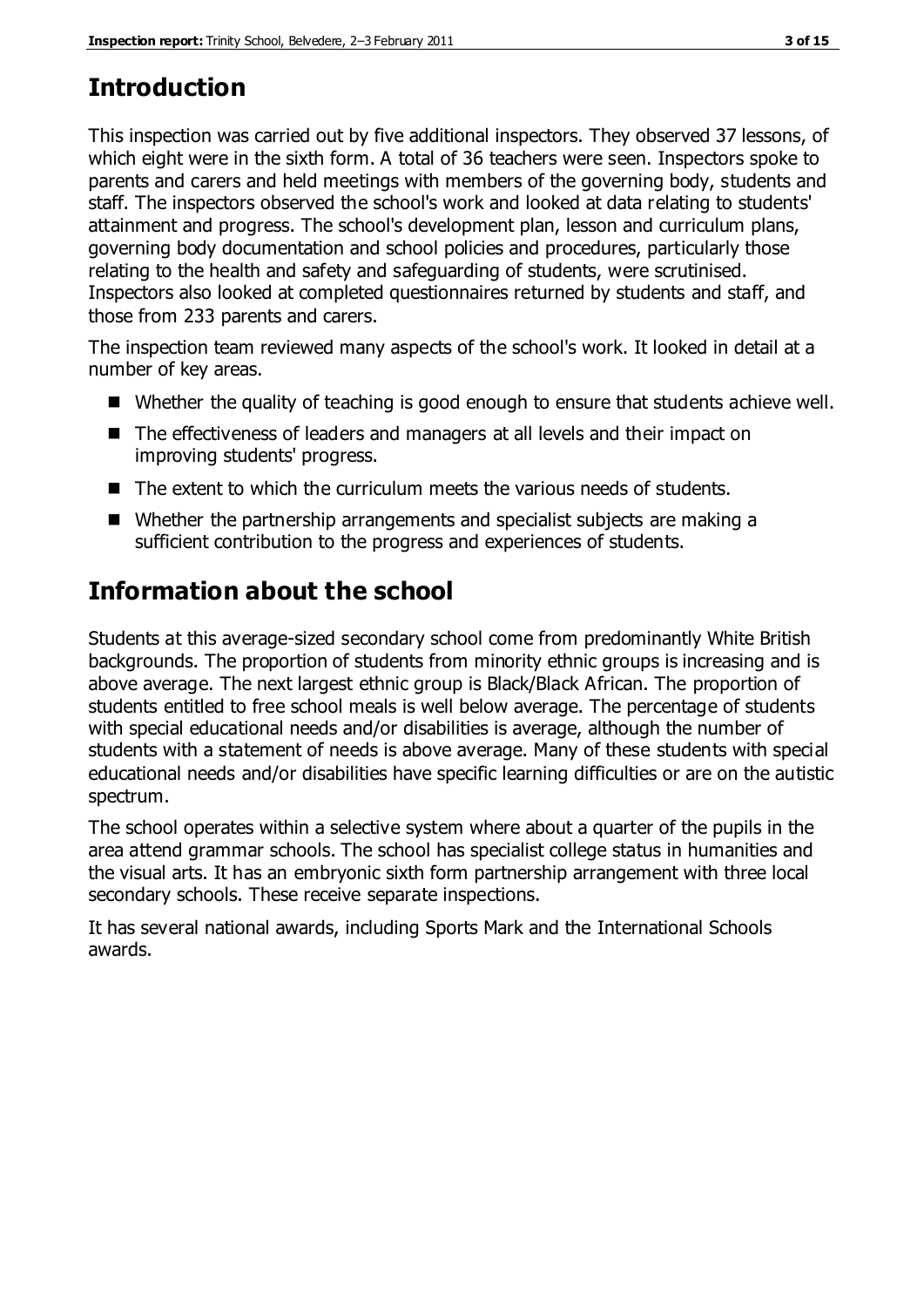# **Inspection judgements**

| Overall effectiveness: how good is the school? |  |
|------------------------------------------------|--|
|------------------------------------------------|--|

# **The school's capacity for sustained improvement 2**

# **Main findings**

The school provides a good education for its students. It has a number of outstanding aspects, not least the excellent care, guidance and support it delivers for students and, when appropriate, their families. One parent echoed the views of others when writing, 'A great experience, my child has excelled; great support.' The high quality of care, coupled with the outstanding spiritual, moral, social and cultural development of the students, undoubtedly contributes to their high attendance levels. The students develop into confident, mature young people who, reflecting the 'Trinity Code' and the strong Christian ethos in the school, show a very healthy respect for each other; relationships within the school are very positive.

Attainment levels by the time students leave the main school are average. Given their entry levels, this constitutes good progress, with no particular group underachieving significantly. The proportion of students gaining five or more  $A^*\bigodot$  grades at GCSE

including English and mathematics is broadly average. The proportion of students in 2010 gaining these higher grades in the specialist subject of art and design is significantly above average. Students with special educational needs and/or disabilities make good progress as a result of the very high levels of support they receive.

The quality of teaching is good, including in the sixth form. Robust monitoring shows that the number of good lessons is improving, although some inconsistencies remain between subjects and lessons. There is some outstanding teaching, including in the specialist subject of English. Teachers have very secure subject knowledge. This is evident in the high quality visual arts design work shown in the vibrant displays of magazine and CD covers. In lessons some good, focused questioning was observed, and marking is supportive. However, opportunities are lost in marking to make clear to students their levels of work, to remind them of their targets and how they can improve. The effective use of assessment information to plan work for all students, regardless of their ability, results in some very appropriate challenge in most lessons. However, this is inconsistent, with a small minority of teachers planning tasks rather than emphasising the different learning expected of students; progress dips when this occurs.

Students have an excellent understanding of how to stay healthy. The work associated with the national award has had a positive impact, for students understand very well the benefits of physical activity and take opportunities to be involved in the promotion of healthy living. For example, the school council holds discussions with catering representatives with the view of further widening the appeal of school meals. Students, including those with special educational needs and/or disabilities, tell of feeling extremely safe in school.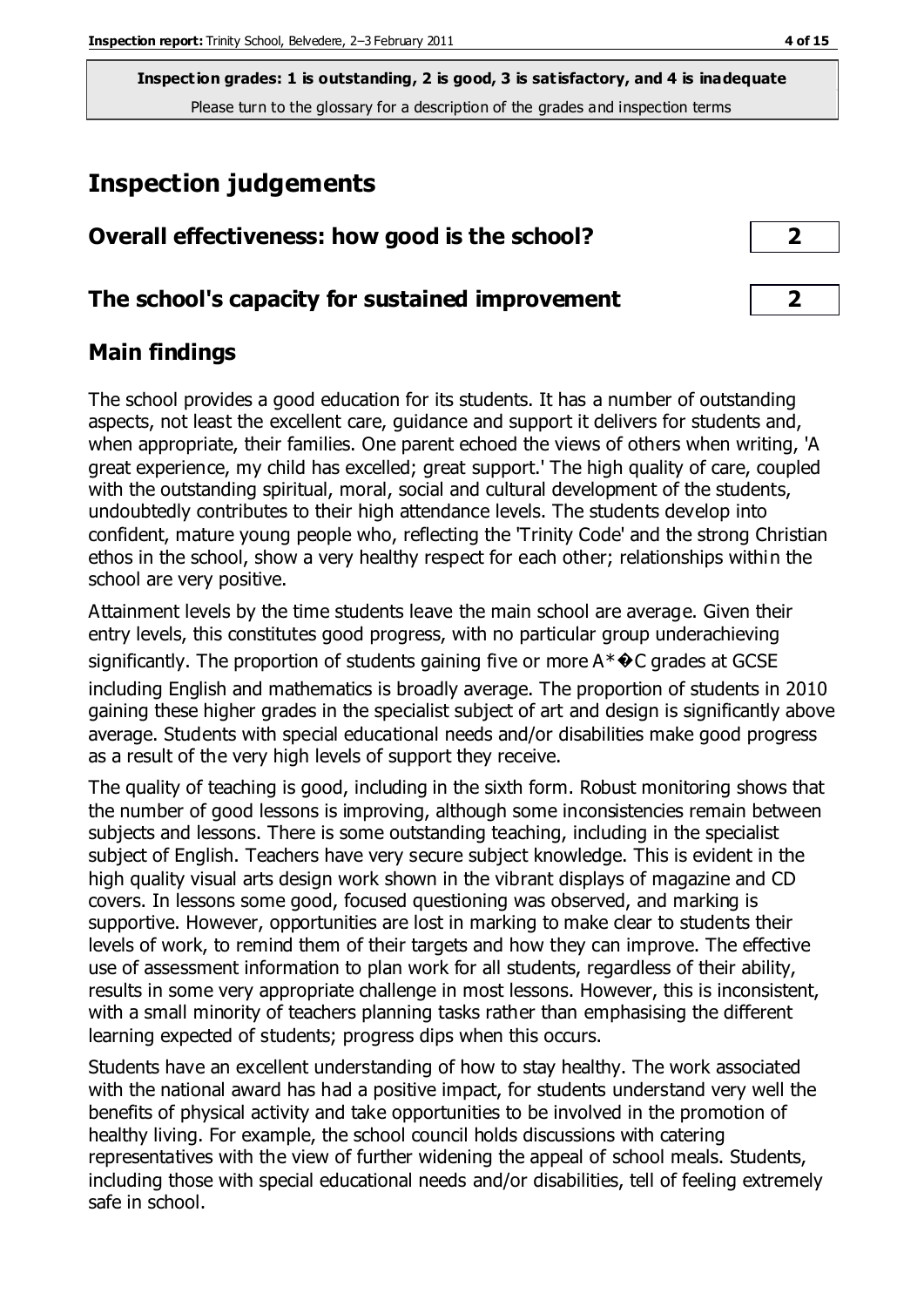The headteacher, along with his senior management team, monitor the activities of the school thoroughly. Consequently, they know the school well, set a clear direction and evaluate its effectiveness accurately. Leadership responsibilities have been well distributed and subject leaders carry out good monitoring and self-evaluation. The quality of subject development plans vary, with some objectives insufficiently refined. This makes it difficult to judge the success of any changes introduced. Not all plans show clearly enough how they support the priorities in the whole-school development plan. Effective tracking systems help ensure that any underachievement of students is quickly identified and support put in place. This helps to explain why there has been a significant improvement in the number of students gaining  $A^*\bigodot$  (including English and mathematics) in the last three years. The school has met or exceeded many of its specialist school targets. Consequently its capacity for sustained improvement is good.

# **What does the school need to do to improve further?**

- **IMP** Improve attainment levels by eradicating the inconsistencies in teaching by ensuring that:
	- teachers refer more regularly in lessons and in marking to individual student improvement targets
	- assessment data is used effectively to plan work in lessons that challenges students of different abilities
	- teachers' marking makes clear to students how they can improve their work.
- Sharpen the skills of subject leaders in order to accelerate progress and improve provision by ensuring that:
	- development plans clearly show how the subject is going to support the wholeschool development plan
	- measurable success criteria are used in development planning against which improvement can then be judged.

# **Outcomes for individuals and groups of pupils 2**



Students enjoy their schooling, and this contributes to their good achievement. This was seen in a music lesson where students eagerly rehearsed their ragtime pieces. They also work well together, as seen in a drama lesson where cooperation was required to develop a group performance. Behaviour is good because students are engaged in their learning; students demonstrated this during a Shakespeare lesson where they immediately applied themselves to a group reading task.

The positive attitudes of all students ensure that they achieve well. At the end of Year 9, students' attainment is improving, particularly in mathematics. Overall attainment is broadly average by the end of Year 9, with English levels being below expected levels but similarly improving. This reflects some weaker literacy levels amongst students on entry to Year 7. The impact of the specialist subject work, such as the 'Ten starting points for writing in the classroom' aids students' progress, and this includes those few students entitled to free school meals and those from ethnic minority groups. By the end of Year 11, attainment in English language is broadly average.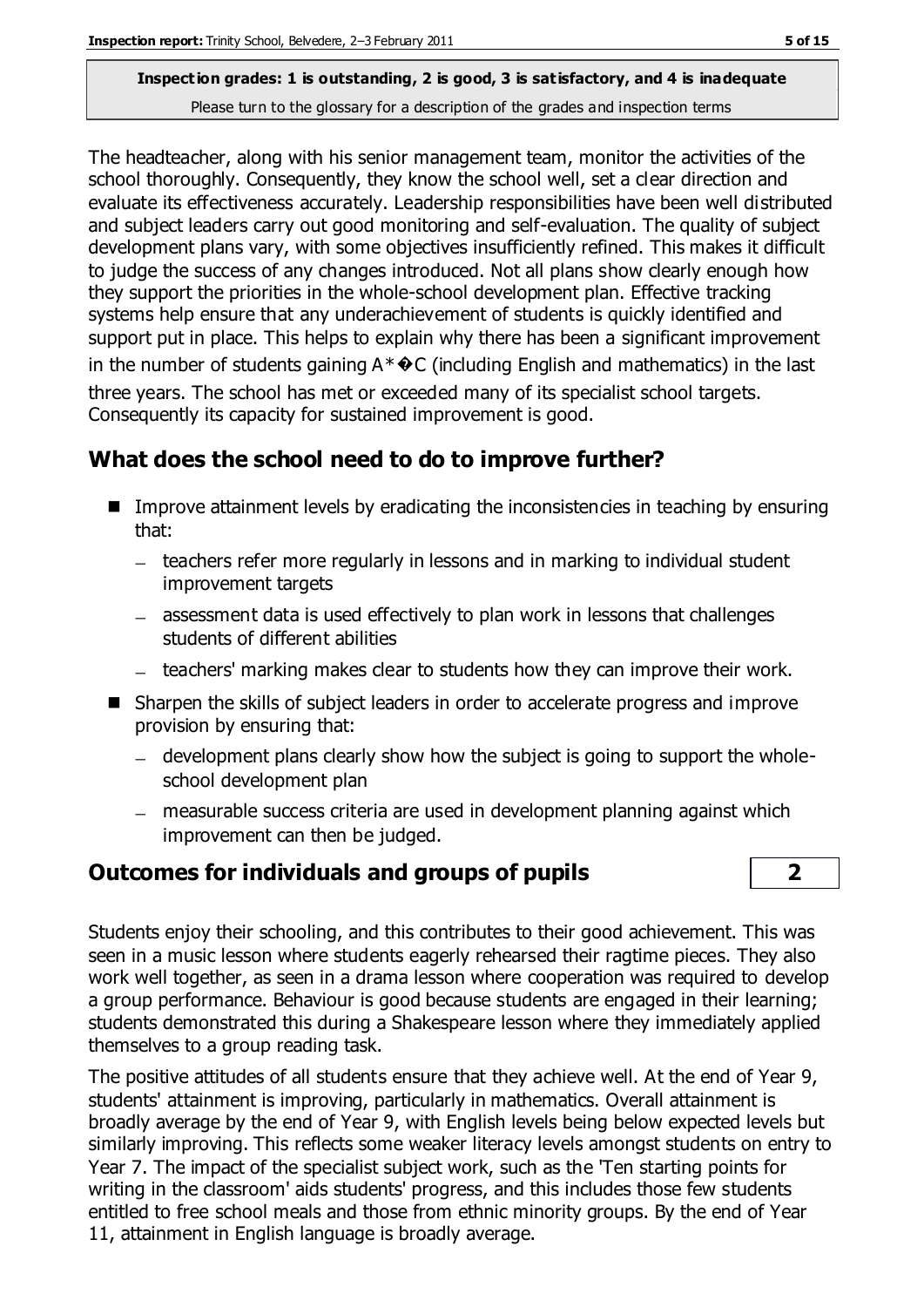Students make a good contribution to the community, fundraising for a local hospice and national charities. Whilst students show their specialist subject work in the locality, opportunities to share their skills and knowledge to those outside the school are not developed to the full. The level of basic skills, coupled with good team work and enterprise activities, results in students being well prepared for their future. Their spiritual awareness is excellent. Attitudes to collective worship are extremely positive, and very high levels of respect are shown during communion and around the spiritual garden.

**Pupils' achievement and the extent to which they enjoy their learning 2** Taking into account: Pupils' attainment<sup>1</sup> 3 The quality of pupils' learning and their progress 2008 2014 2015 The quality of learning for pupils with special educational needs and/or disabilities and their progress 2 The extent to which pupils feel safe  $\begin{array}{ccc} 1 & 1 \end{array}$ **Pupils' behaviour 2 The extent to which pupils adopt healthy lifestyles 1 The extent to which pupils contribute to the school and wider community 2 The extent to which pupils develop workplace and other skills that will contribute to their future economic well-being 2** Taking into account: Pupils' attendance<sup>1</sup> 1 **The extent of pupils' spiritual, moral, social and cultural development 1**

These are the grades for pupils' outcomes

<sup>1</sup> The grades for attainment and attendance are: 1 is high; 2 is above average; 3 is broadly average; and 4 is low

# **How effective is the provision?**

Examples of collaborative work are a strong feature of the best lessons. In a history lesson, students shared ideas well, prior to writing a radio news bulletin about Charles I's execution. Modern technology is used well to motivate students and adds pace to lessons. Students know the high expectations of teachers. Those who find learning difficult benefit from good deployment of adult support. Whilst teaching in the classroom is good, there are weaknesses in the use of assessment. For example, good examples were observed of challenge being appropriately set, particularly for the most able. This was not the case in all lessons. In one English lesson, good references were made to assessment and consequently how students can improve. These helped to guide students about the level of their work. However, this practice is inconsistent in lessons and in marking.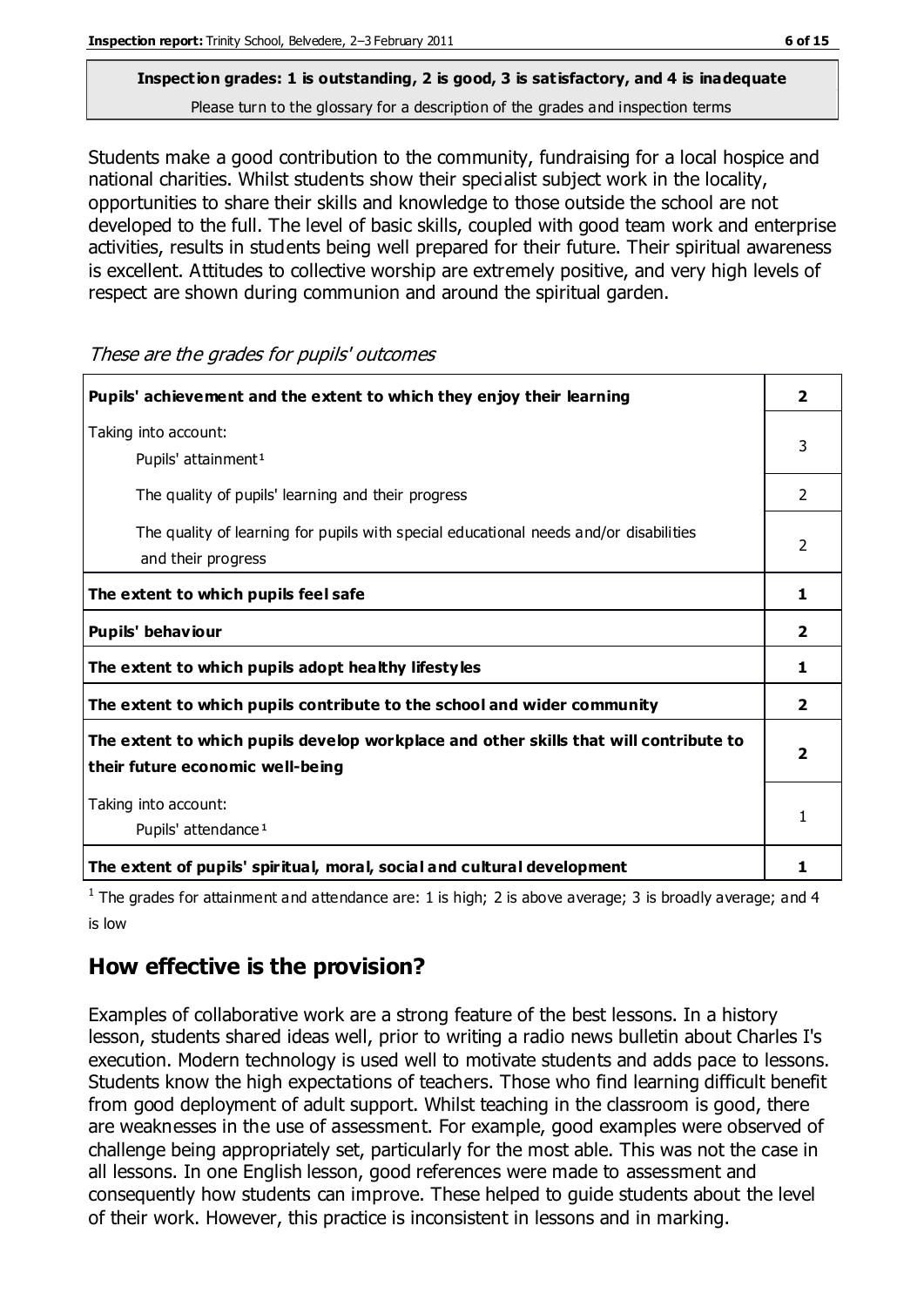The specialist subjects positively impact on the curriculum. They increase the course options available and develop students' literacy and artistic skills. Predominantly, a traditionally academic curriculum is in place; only 14 students took an alternative course rather than do a GCSE modern foreign language. Increasingly good opportunities exist for choice and this contributes well to the progress of students. Additionally there are some good opportunities for accelerated learning, and construction and hairdressing courses are offered. A good programme of careers advice and work experience opportunities help prepare students very well for the next stage in their lives. Students have good opportunities to discuss topics of interest to them through a comprehensive citizenship, personal, social, and health education programme. The Youth Tutor Project in Year 9 promotes their self-confidence and motivation. Curriculum enhancement is very good, with visits, trips abroad and a large number of clubs. Younger students participate in greater numbers than those from Key Stage 4. The International Award helps ensure that students have a very good appreciation of other cultures, and this is very well built upon through trips abroad. Partnerships are well used to meet specific needs; for example, links with a local football club have a very appropriate focus on literacy and communication. The impact is seen in improving attainment levels in these subjects.

'The school promotes the attitude that children don't just attend the school but belong to it.' The parent who wrote this is accurate. Highly effective transition arrangements ease students' entry into what is a very welcoming environment. The high quality of the information, support and guidance students receive helps ensure that they settle well to their learning. Class councils, consisting of all teachers associated with a class, review individual progress and identify support strategies, including mentoring, for those students in need. The care and provision for those students who find it difficult to learn is extremely strong. Adults have excellent knowledge of the students who also benefit from counselling opportunities and by having a quiet 'safe' haven outside of lessons to help during anxious times. Partnerships with external agencies benefit students extremely well. The success of such high quality provision can be seen in the dismantling of barriers to learning which helps these students progress in line with, and sometimes better than, their peers.

| The quality of teaching                                                                                    |  |
|------------------------------------------------------------------------------------------------------------|--|
| Taking into account:<br>The use of assessment to support learning                                          |  |
| The extent to which the curriculum meets pupils' needs, including, where relevant,<br>through partnerships |  |
| The effectiveness of care, guidance and support                                                            |  |

# **How effective are leadership and management?**

Adults are committed to and share the message of improving students' attainment and progress. They also subscribe to what one parent described as the school's ethos, 'That every child is considered important and is cared for, and this contributes to them becoming well-rounded, social people.' The school commitment to equal opportunities is outstanding. Equality policies are monitored well by governors; they are aware of the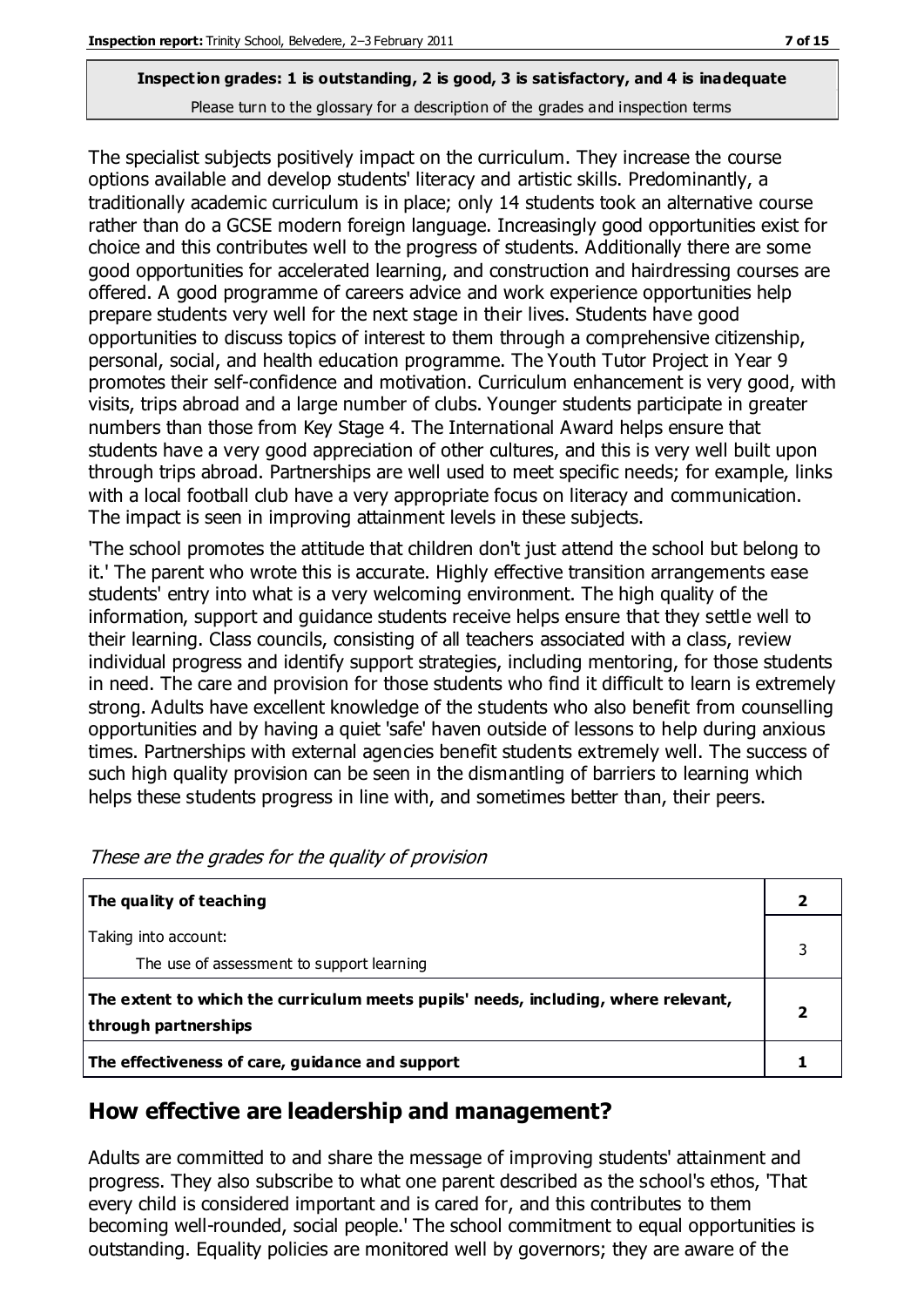progress of student groups and ensure that all groups make equally good progress. Practical arrangements such as having the very good learning support centre helps the excellent inclusion of students. Good leadership of the specialist subjects has resulted in effective professional development for staff, and successful curricular initiatives such as the whole-school focus day based around producing a World Cup newspaper.

Highly focused subject reviews help ensure accountability as well as leading to appropriate development plans. Whilst there are weaknesses in some subject development plans, the effective monitoring has led to improvements. For example, changes to the science curriculum have brought about improvements in progress and attainment in Key Stage 4. Governors monitor the school well. They receive detailed reports and visit the school and this knowledge of the school enables them to act as a critical friend. Safeguarding is good; the governing body reviews the policy, and visits enable them to oversee this aspect of their work. There are insufficient formal arrangements in place for them to meet with students to ascertain their views over this and other issues. Governors oversee the school's community cohesion work effectively. Whilst local and international contacts are good, the school has yet to fully establish national links. Links with parents and carers through newsletters and the website, as well as personal contacts, are good, although the learning platform is underdeveloped. Partnerships are excellent and benefit students academically, pastorally, socially and in sport. School partnerships have resulted in shared self-evaluation activities whilst links overseas have widened students' knowledge of other cultures.

| The effectiveness of leadership and management in embedding ambition and driving<br><i>improvement</i>                                                           |                |
|------------------------------------------------------------------------------------------------------------------------------------------------------------------|----------------|
| Taking into account:<br>The leadership and management of teaching and learning                                                                                   | 2              |
| The effectiveness of the governing body in challenging and supporting the<br>school so that weaknesses are tackled decisively and statutory responsibilities met | $\overline{2}$ |
| The effectiveness of the school's engagement with parents and carers                                                                                             | $\mathbf{2}$   |
| The effectiveness of partnerships in promoting learning and well-being                                                                                           | 1              |
| The effectiveness with which the school promotes equality of opportunity and tackles<br>discrimination                                                           | 1              |
| The effectiveness of safeguarding procedures                                                                                                                     | $\overline{2}$ |
| The effectiveness with which the school promotes community cohesion                                                                                              | 2              |
| The effectiveness with which the school deploys resources to achieve value for money                                                                             | 2              |

#### These are the grades for leadership and management

# **Sixth form**

Students enter the sixth form with attainment levels that are often below those normally expected. As a consequence of good teaching, they achieve well in their learning overall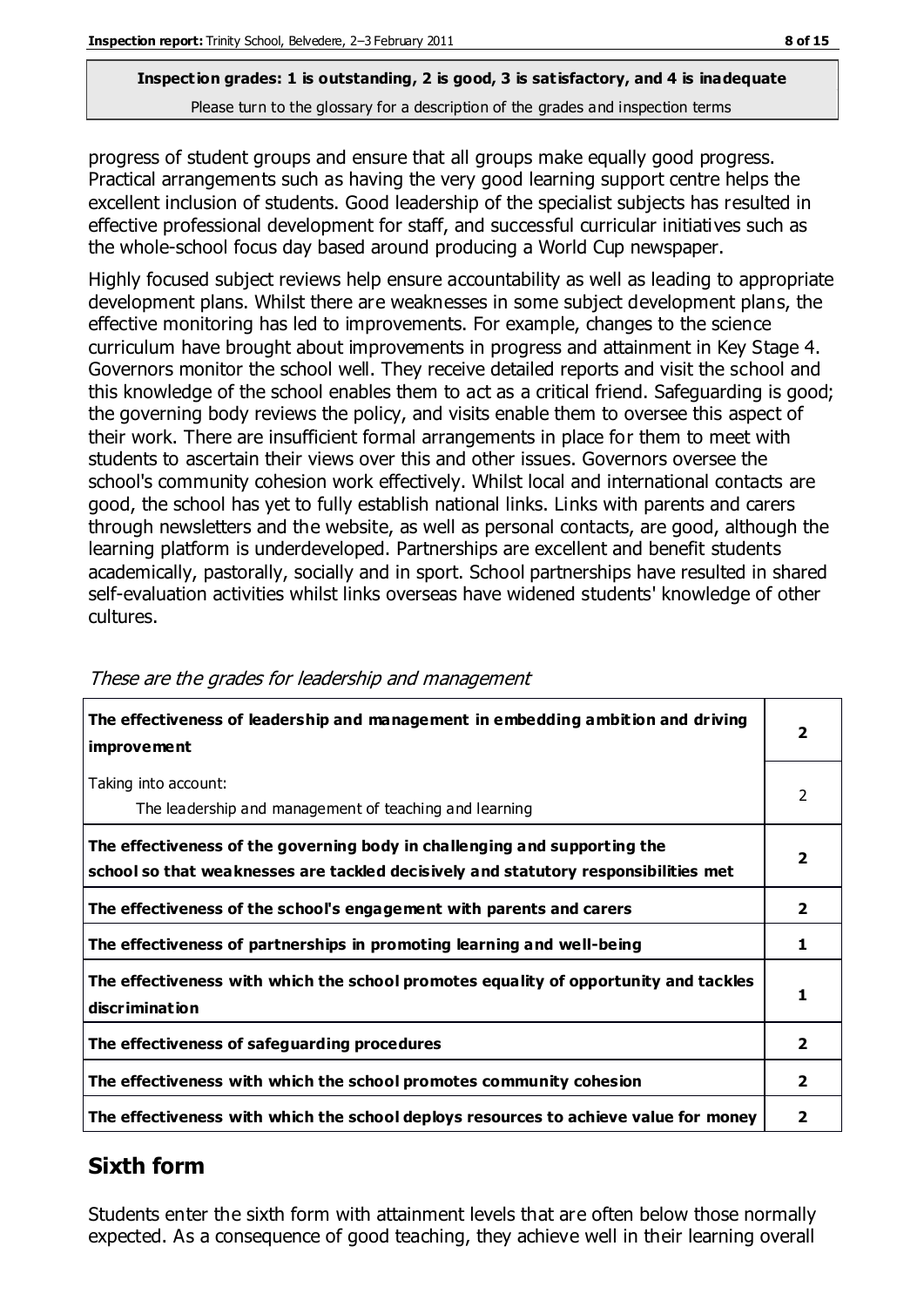and leave with broadly average attainment levels. There is evidence of some differences between subjects in the levels of attainment achieved by students. Good new leadership of the sixth form is already having an impact in tackling these variations and in ensuring that the evaluation of data is maximised to identify areas for development.

In lessons, in art and psychology for example, there are examples of good learning opportunities for students that contribute very well to the development of their independent study skills. The very secure subject knowledge of teachers builds the confidence of students and leads to some challenging questioning. The students get good oral and written feedback and know what they have to do to improve their work. On occasions there is too much teacher-led input, with opportunities missed to develop discussion and reinforce the use of subject vocabulary.

A good curriculum has been developed, with the specialist subjects of art and media being popular at A and AS level. Currently, the number of vocational courses is limited and the school is continuing to explore further options. The relevance and success of the curriculum in meeting the differing needs of students is demonstrated by the data from last year which showed all students going onto employment or another education course. It also reflects the high levels of support and guidance offered prior to transition from the main school. It is too early for the full impact of the partnership arrangements to be seen.

| Overall effectiveness of the sixth form                         |  |  |
|-----------------------------------------------------------------|--|--|
| Taking into account:<br>Outcomes for students in the sixth form |  |  |
| The quality of provision in the sixth form                      |  |  |
| Leadership and management of the sixth form                     |  |  |

These are the grades for the sixth form

# **Views of parents and carers**

The proportion of questionnaires received is just above average. A very large majority of parents who responded to the questionnaire are supportive of the school. A similar number believe that their child enjoys school. A few have concerns about the rate of their children's progress. Inspectors judged progress to be good. They highlighted some inconsistencies in the quality of teaching which impact on students' progress. A very small minority express concerns over the extent to which the school takes notice of their views and helps them support their children's learning. Inspectors judged support and guidance to be outstanding although did identify the need for improvements in the flow of information. A very large majority feel that the school is well led.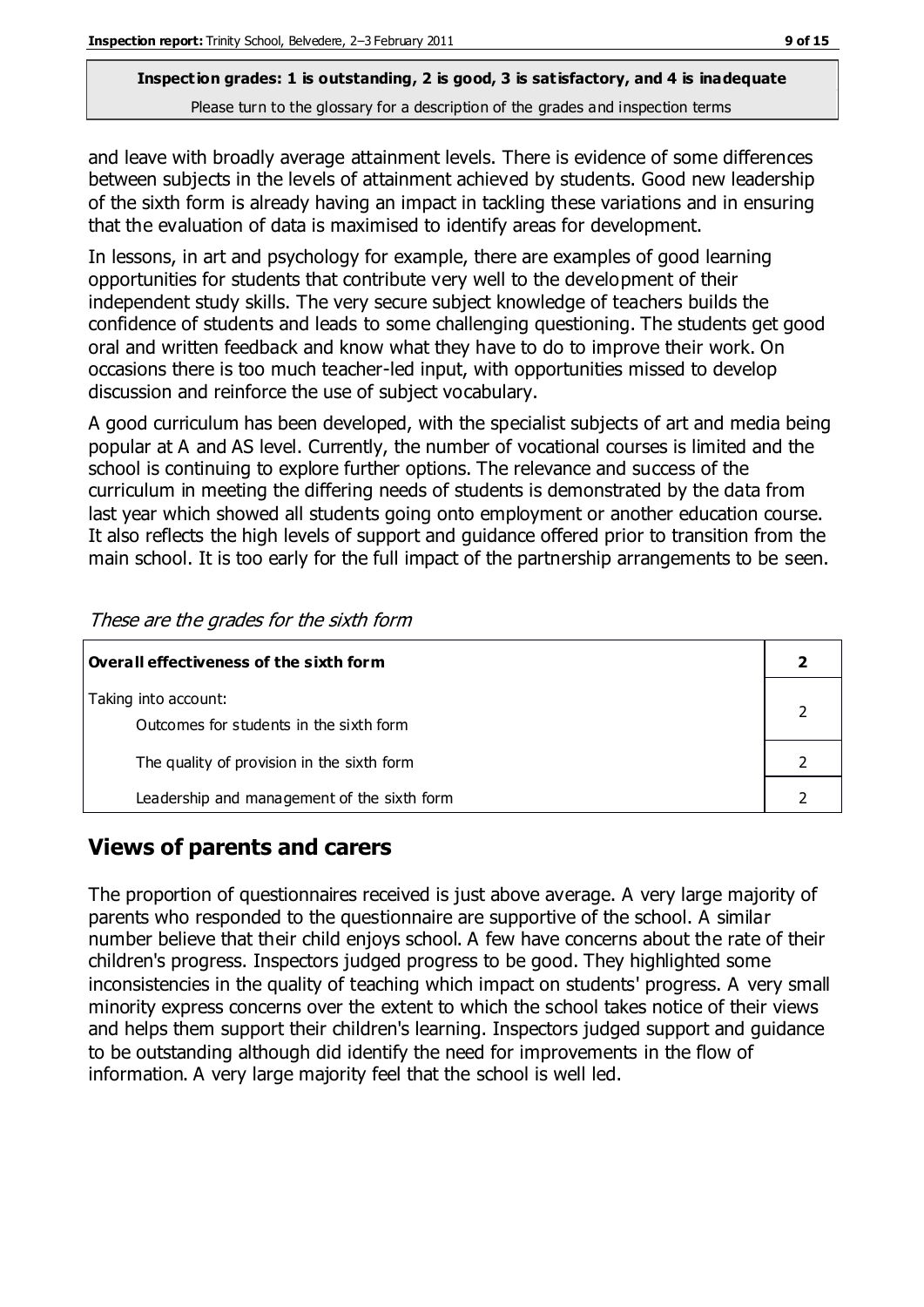#### **Responses from parents and carers to Ofsted's questionnaire**

Ofsted invited all the registered parents and carers of pupils registered at Trinity School, Belvedere to complete a questionnaire about their views of the school. In the questionnaire, parents and carers were asked to record how strongly they agreed with 13 statements about the school.

The inspection team received 233 completed questionnaires by the end of the on-site inspection. In total, there are 1047 pupils registered at the school.

| <b>Statements</b>                                                                                                                                                                                                                                       | <b>Strongly</b><br>agree |               | Agree        |               | <b>Disagree</b> |                | <b>Strongly</b><br>disagree |                |
|---------------------------------------------------------------------------------------------------------------------------------------------------------------------------------------------------------------------------------------------------------|--------------------------|---------------|--------------|---------------|-----------------|----------------|-----------------------------|----------------|
|                                                                                                                                                                                                                                                         | <b>Total</b>             | $\frac{1}{2}$ | <b>Total</b> | $\frac{1}{2}$ | <b>Total</b>    | $\frac{1}{2}$  | <b>Total</b>                | %              |
| My child enjoys school                                                                                                                                                                                                                                  | 93                       | 40            | 126          | 54            | 11              | 5              | 1                           | $\mathbf 0$    |
| The school keeps my child<br>safe                                                                                                                                                                                                                       | 106                      | 45            | 121          | 52            | 5               | $\overline{2}$ | 1                           | $\mathbf 0$    |
| My school informs me about<br>my child's progress                                                                                                                                                                                                       | 85                       | 36            | 130          | 56            | 14              | 6              | $\mathbf{1}$                | $\mathbf 0$    |
| My child is making enough<br>progress at this school                                                                                                                                                                                                    | 80                       | 34            | 122          | 52            | 26              | 11             | 3                           | $\mathbf{1}$   |
| The teaching is good at this<br>school                                                                                                                                                                                                                  | 76                       | 33            | 129          | 55            | 18              | 8              | $\mathbf{1}$                | $\mathbf 0$    |
| The school helps me to<br>support my child's learning                                                                                                                                                                                                   | 58                       | 25            | 136          | 58            | 29              | 12             | 4                           | $\overline{2}$ |
| The school helps my child to<br>have a healthy lifestyle                                                                                                                                                                                                | 53                       | 23            | 150          | 64            | 23              | 10             | $\overline{2}$              | $\mathbf{1}$   |
| The school makes sure that<br>my child is well prepared for<br>the future (for example<br>changing year group,<br>changing school, and for<br>children who are finishing<br>school, entering further or<br>higher education, or entering<br>employment) | 66                       | 28            | 135          | 58            | 12              | 5              | $\overline{2}$              | $\mathbf{1}$   |
| The school meets my child's<br>particular needs                                                                                                                                                                                                         | 73                       | 31            | 131          | 56            | 16              | $\overline{7}$ | 3                           | $\mathbf{1}$   |
| The school deals effectively<br>with unacceptable behaviour                                                                                                                                                                                             | 83                       | 36            | 122          | 52            | 19              | 8              | 4                           | $\overline{2}$ |
| The school takes account of<br>my suggestions and concerns                                                                                                                                                                                              | 61                       | 26            | 127          | 55            | 23              | $10\,$         | 3                           | 1              |
| The school is led and<br>managed effectively                                                                                                                                                                                                            | 106                      | 45            | 116          | 50            | 5               | $\overline{2}$ | $\mathbf{1}$                | $\mathbf 0$    |
| Overall, I am happy with my<br>child's experience at this<br>school                                                                                                                                                                                     | 114                      | 49            | 102          | 44            | 10              | $\overline{4}$ | $\overline{2}$              | $\mathbf{1}$   |

The table above summarises the responses that parents and carers made to each statement. The percentages indicate the proportion of parents and carers giving that response out of the total number of completed questionnaires. Where one or more parents and carers chose not to answer a particular question, the percentages will not add up to 100%.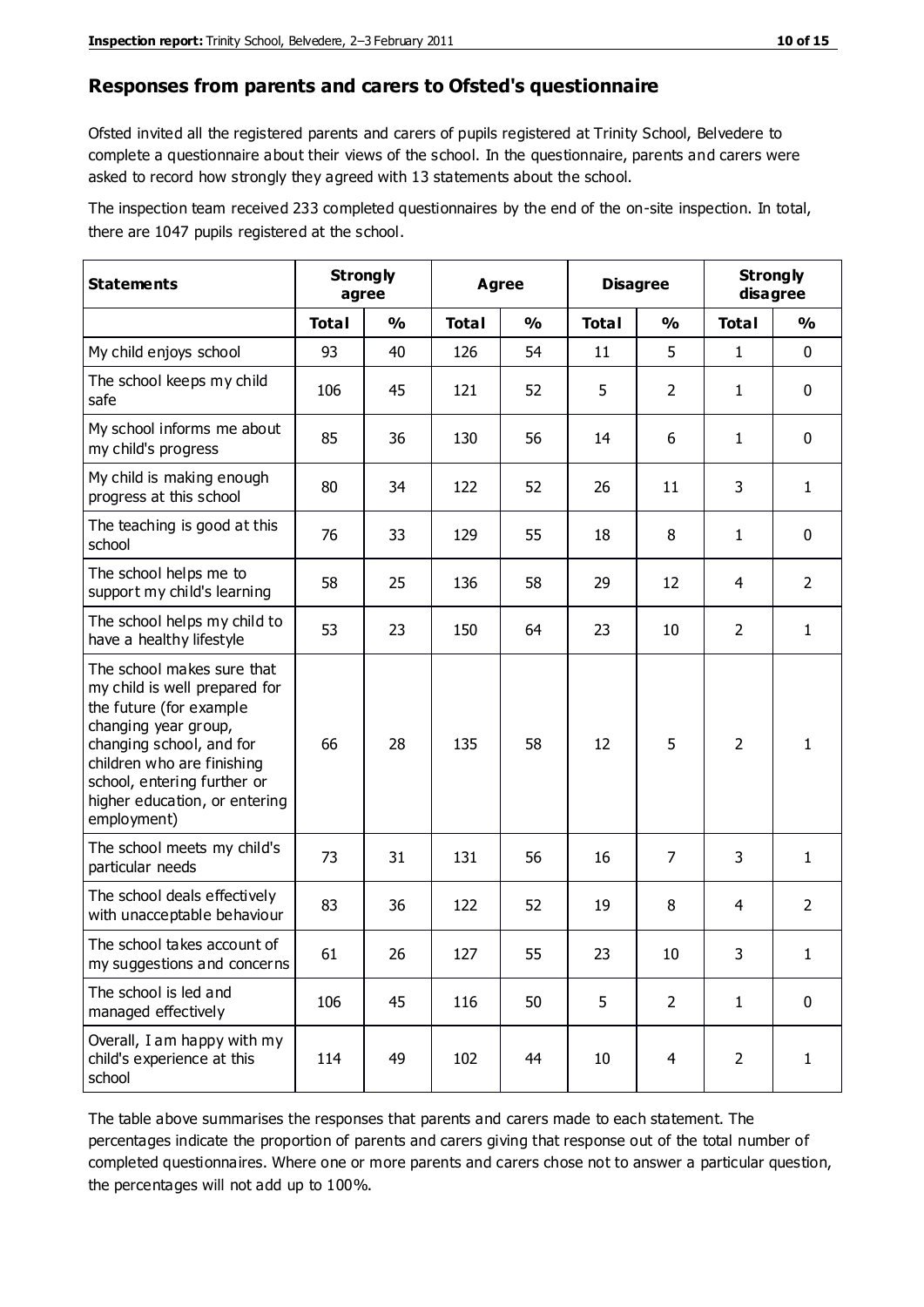# **Glossary**

| Grade   | <b>Judgement</b> | <b>Description</b>                                                                                                                                                                                                            |
|---------|------------------|-------------------------------------------------------------------------------------------------------------------------------------------------------------------------------------------------------------------------------|
| Grade 1 | Outstanding      | These features are highly effective. An outstanding school<br>provides exceptionally well for all its pupils' needs.                                                                                                          |
| Grade 2 | Good             | These are very positive features of a school. A school that<br>is good is serving its pupils well.                                                                                                                            |
| Grade 3 | Satisfactory     | These features are of reasonable quality. A satisfactory<br>school is providing adequately for its pupils.                                                                                                                    |
| Grade 4 | Inadequate       | These features are not of an acceptable standard. An<br>inadequate school needs to make significant improvement<br>in order to meet the needs of its pupils. Ofsted inspectors<br>will make further visits until it improves. |

# **What inspection judgements mean**

# **Overall effectiveness of schools**

|                       | Overall effectiveness judgement (percentage of schools) |      |                     |                   |
|-----------------------|---------------------------------------------------------|------|---------------------|-------------------|
| <b>Type of school</b> | <b>Outstanding</b>                                      | Good | <b>Satisfactory</b> | <b>Inadequate</b> |
| Nursery schools       | 59                                                      | 35   | 3                   | 3                 |
| Primary schools       | 9                                                       | 44   | 39                  | 7                 |
| Secondary schools     | 13                                                      | 36   | 41                  | 11                |
| Sixth forms           | 15                                                      | 39   | 43                  | 3                 |
| Special schools       | 35                                                      | 43   | 17                  | 5                 |
| Pupil referral units  | 21                                                      | 42   | 29                  | 9                 |
| All schools           | 13                                                      | 43   | 37                  | 8                 |

New school inspection arrangements were introduced on 1 September 2009. This means that inspectors now make some additional judgements that were not made previously.

The data in the table above are for the period 1 September 2009 to 31 August 2010 and are consistent with the latest published official statistics about maintained school inspection outcomes (see **[www.ofsted.gov.uk](http://www.ofsted.gov.uk/)**).

The sample of schools inspected during 2009/10 was not representative of all schools nationally, as weaker schools are inspected more frequently than good or outstanding schools.

Percentages are rounded and do not always add exactly to 100.

Sixth form figures reflect the judgements made for the overall effectiveness of the sixth form in secondary schools, special schools and pupil referral units.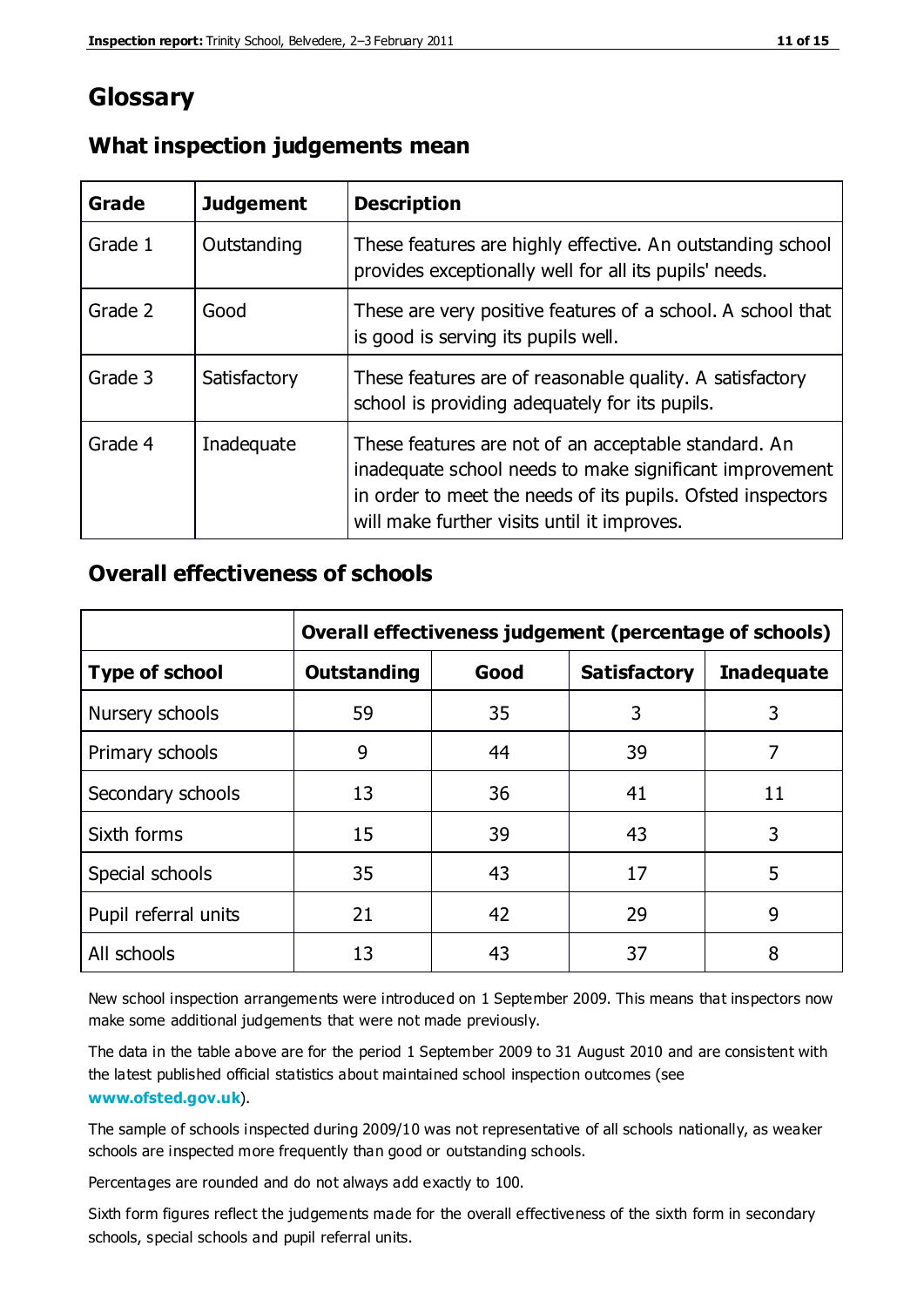# **Common terminology used by inspectors**

| Achievement:                  | the progress and success of a pupil in their learning,<br>development or training.                                                                                                                                                          |  |  |
|-------------------------------|---------------------------------------------------------------------------------------------------------------------------------------------------------------------------------------------------------------------------------------------|--|--|
| Attainment:                   | the standard of the pupils' work shown by test and<br>examination results and in lessons.                                                                                                                                                   |  |  |
| Capacity to improve:          | the proven ability of the school to continue<br>improving. Inspectors base this judgement on what<br>the school has accomplished so far and on the quality<br>of its systems to maintain improvement.                                       |  |  |
| Leadership and management:    | the contribution of all the staff with responsibilities,<br>not just the headteacher, to identifying priorities,<br>directing and motivating staff and running the school.                                                                  |  |  |
| Learning:                     | how well pupils acquire knowledge, develop their<br>understanding, learn and practise skills and are<br>developing their competence as learners.                                                                                            |  |  |
| <b>Overall effectiveness:</b> | inspectors form a judgement on a school's overall<br>effectiveness based on the findings from their<br>inspection of the school. The following judgements,<br>in particular, influence what the overall effectiveness<br>judgement will be. |  |  |
|                               | The school's capacity for sustained<br>improvement.                                                                                                                                                                                         |  |  |
|                               | Outcomes for individuals and groups of pupils.                                                                                                                                                                                              |  |  |
|                               | The quality of teaching.                                                                                                                                                                                                                    |  |  |
|                               | The extent to which the curriculum meets<br>pupils' needs, including, where relevant,<br>through partnerships.                                                                                                                              |  |  |
|                               | The effectiveness of care, guidance and<br>support.                                                                                                                                                                                         |  |  |
| Progress:                     | the rate at which pupils are learning in lessons and<br>over longer periods of time. It is often measured by<br>comparing the pupils' attainment at the end of a key                                                                        |  |  |

stage with their attainment when they started.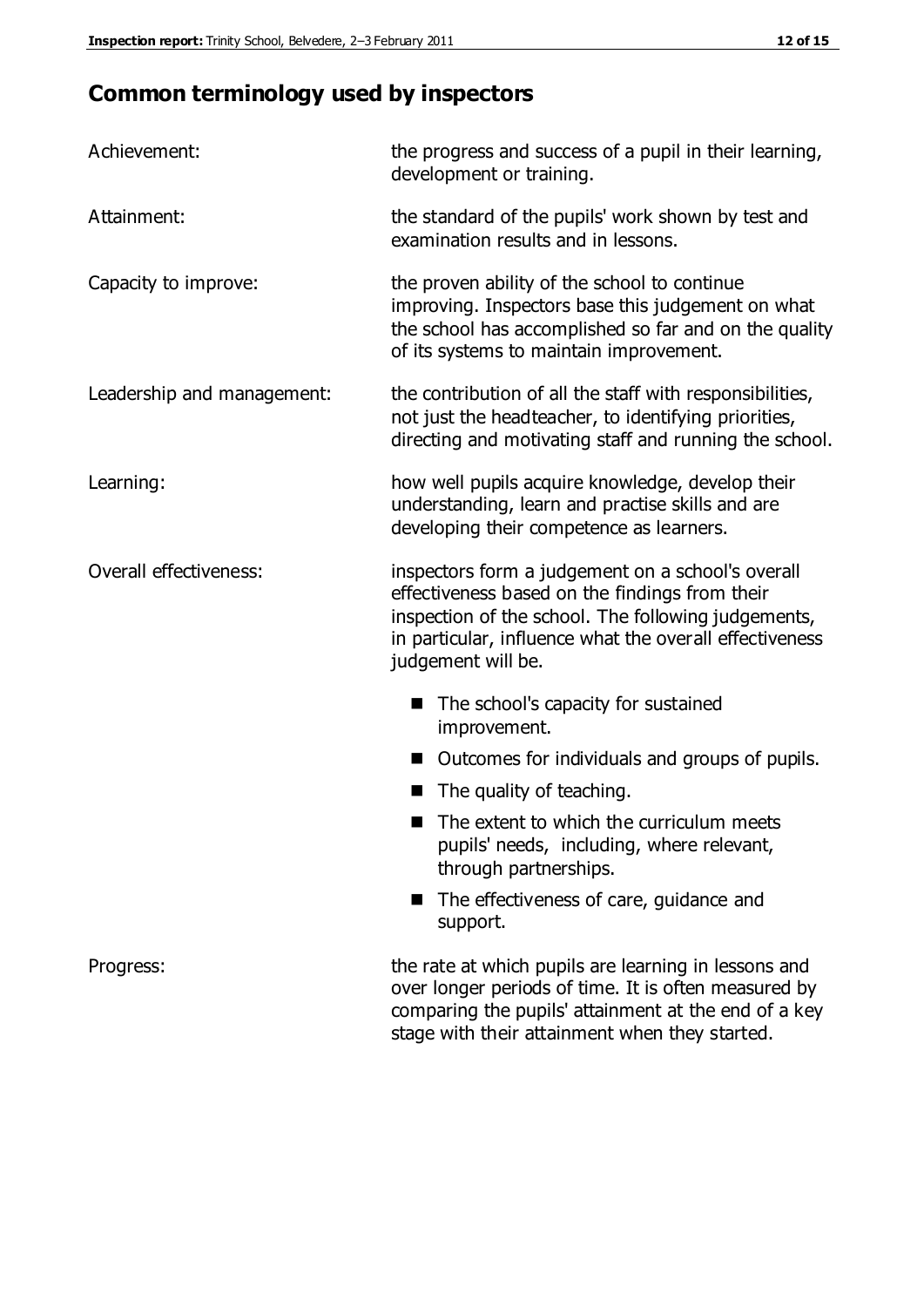# **This letter is provided for the school, parents and carers to share with their children. It describes Ofsted's main findings from the inspection of their school.**

4 February 2011

#### Dear Students

#### **Inspection of Trinity School, Bexley DA17 6HT**

You will remember our recent visit to your school. Thank you for your welcome, and we were very impressed by how you show respect and are polite and considerate. We spoke to many of you and listened carefully to what you had to say. Like you, we feel yours is a good school. It also has some outstanding features.

In particular we, like you, believe that you receive excellent care, support and guidance. We believe that you are all very included in the life of the school. You told us how you feel extremely safe at school and your parents and carers agree. We also believe that your commitment to staying healthy and knowledge of how to do so are excellent. We are impressed by your spiritual, moral, social and cultural development. Yours are truly collective worship occasions!

The good teaching you receive helps ensure that you achieve well. You told us that you enjoy school and that you get many opportunities in and out of lessons to experience different activities, including the visual media work that you produce. The displays of magazine and CD covers are very impressive. We also believe that your literacy levels are improving because of the good work of the school in developing its specialist subjects. You also benefit from very effective partnerships that the school has developed with external bodies.

The school is well led and things have improved, particularly the number of you who get 5A<sup>\*</sup>�C grades at GCSE. The ambition of the school leadership does not stop there! We have asked the school to look at the following which we believe will help it get even better.

- That all teachers set you appropriately challenging work. You can help them by telling them when you find the work too easy or too hard.
- **E** Ensuring that all teachers refer to your targets and clearly show in their marking how you can improve your work.
- That subject leaders make it clear in their action plans how their subject is going to support the whole-school development plan. Also that they consider how they are going to measure the success of any changes they introduce.

On behalf of the team of inspectors, I thank you again for your help and wish you well for your future.

Yours sincerely

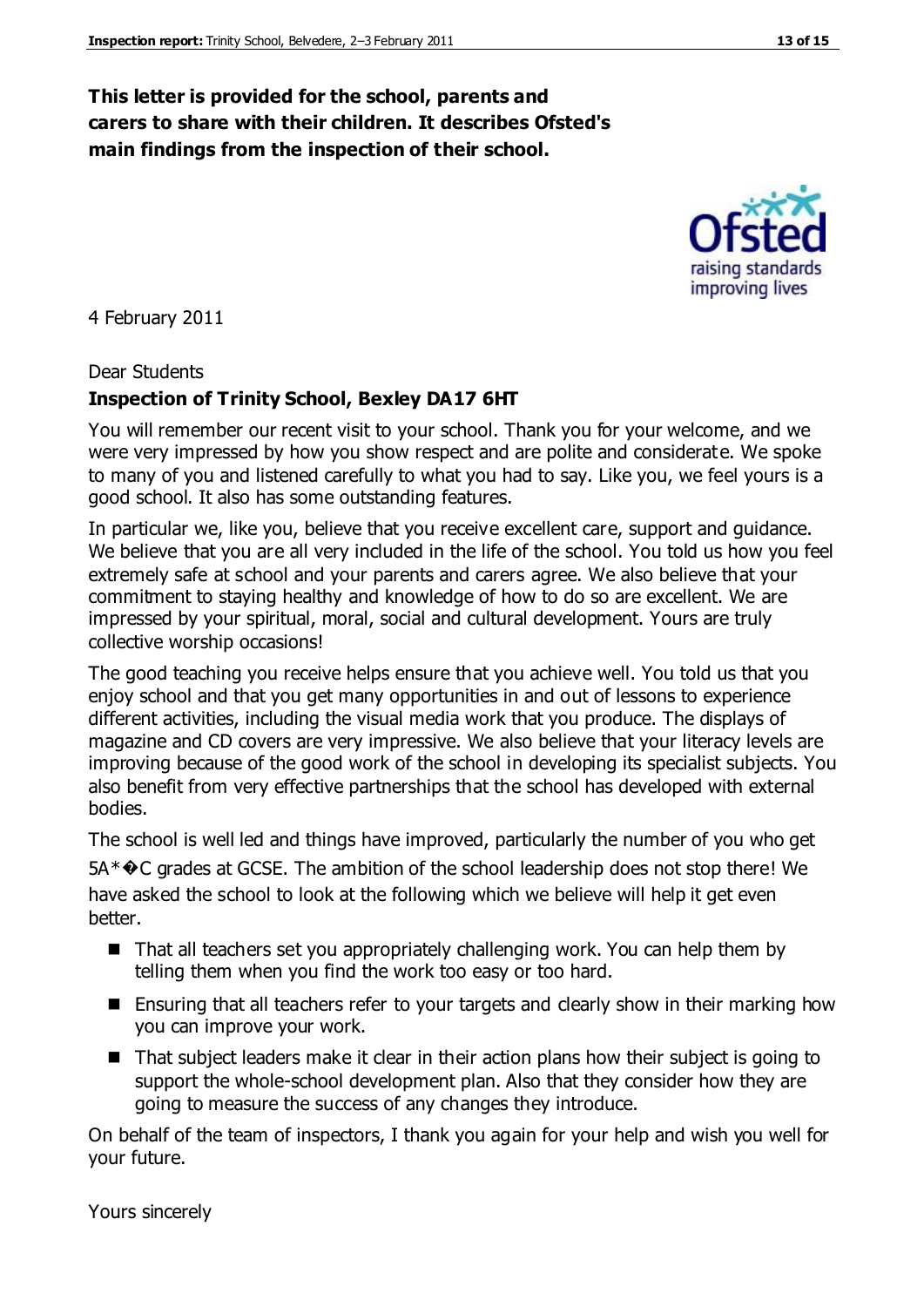Michael Pye Lead inspector